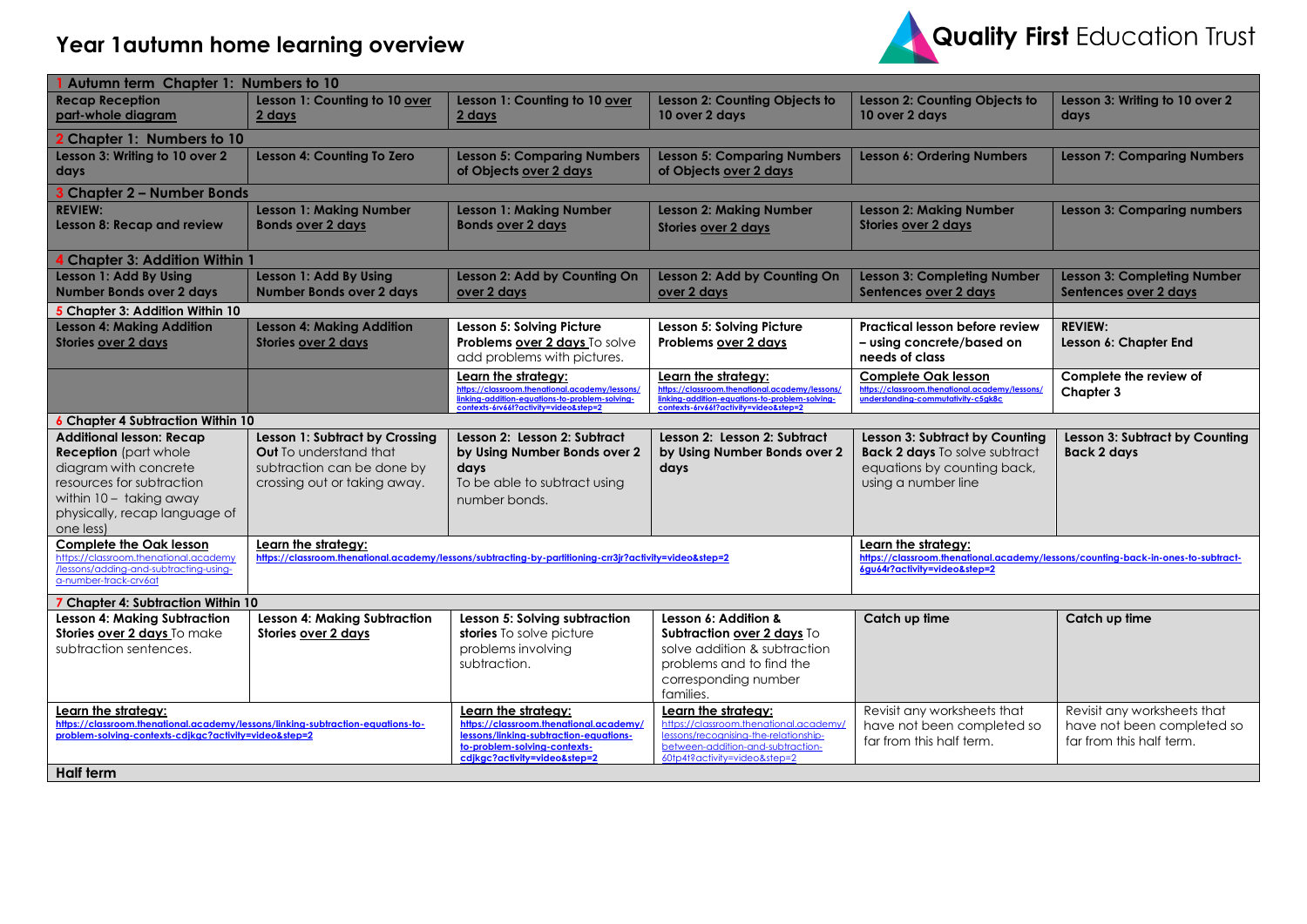## **Year 1autumn home learning overview**



| 8 Chapter 4: Subtraction Within 10                                                                                                                                                 |                                                                                                                                                                                   |                                                                                                                                                                                                   |                                                                                                                                                                                                                                                                                                                       | <b>Chapter 5: Positions</b>                                                                                                                                            |                                                                                                                                                                            |  |
|------------------------------------------------------------------------------------------------------------------------------------------------------------------------------------|-----------------------------------------------------------------------------------------------------------------------------------------------------------------------------------|---------------------------------------------------------------------------------------------------------------------------------------------------------------------------------------------------|-----------------------------------------------------------------------------------------------------------------------------------------------------------------------------------------------------------------------------------------------------------------------------------------------------------------------|------------------------------------------------------------------------------------------------------------------------------------------------------------------------|----------------------------------------------------------------------------------------------------------------------------------------------------------------------------|--|
| Recap lesson 6, part 1:<br><b>Addition and subtraction</b>                                                                                                                         | Lesson 6: Addition &<br>Subtraction over 2 days To<br>solve addition & subtraction<br>problems and to find the<br>corresponding number<br>families.                               | Lesson 7: Chapter End &<br>review<br>over 2 days To consolidate the<br>learning of subtraction<br>equations and fact families.                                                                    | Lesson 7: Chapter End &<br>review over 2 days To<br>consolidate the learning of<br>subtraction equations and<br>fact families.                                                                                                                                                                                        | <b>Lesson 1: Naming Positions</b><br>(over 2 days)<br>To learn the positional<br>language (ordinal numbers)<br>for up to 10th position.                                | <b>Lesson 1: Naming Positions</b><br>(over 2 days)                                                                                                                         |  |
| Learn the strategy:<br>https://classroom.thenational.academy/lessons/recognising-the-relationship-<br>between-addition-and-subtraction-60tp4t?activity=video&step=2                |                                                                                                                                                                                   | Complete the review of<br>Chapter 4 over 2 days                                                                                                                                                   | Complete the review of<br>Chapter 4 over 2 days                                                                                                                                                                                                                                                                       | Learn the strategy:<br>https://classroom.thenational.academy/lessons/using-key-vocabulary-associated-<br>with-ordinal-numbers-1st-to-10th-6dgp4r?step=1&activity=video |                                                                                                                                                                            |  |
| <b>9</b> Chapter 5: Positions                                                                                                                                                      |                                                                                                                                                                                   |                                                                                                                                                                                                   |                                                                                                                                                                                                                                                                                                                       | Chapter 6: Numbers to 20                                                                                                                                               |                                                                                                                                                                            |  |
| Lesson 2: Naming Positions in<br><b>Queues</b><br>To be able to name the<br>positions in a queue.                                                                                  | Lesson 3: Naming Left and<br><b>Right Positions</b><br>To be able to name positions<br>including left and right.                                                                  | Lesson 4: Chapter End<br>To consolidate the learning of<br>positional language.                                                                                                                   | <b>Review: Chapter 5</b><br><b>Position and movement</b>                                                                                                                                                                                                                                                              | To understand even and odd<br>as 'fair' and 'unfair' numbers<br>To investigate 'fair' numbers, as<br>even numbers and investigate<br>'unfair' numbers, as odd.         | To understand even and odd<br>as 'fair' and 'unfair' numbers<br>over 2 days                                                                                                |  |
| Learn the strategy: (To 10<br>minutes, 14 seconds)<br>https://classroom.thenational.academy/lessons/<br>ordering-and-exploring-numbers-within-15-<br>Amr62c2sten=18.activity=vider | Learn the strategy: (Recap<br>with yesterday's video too.)<br>https://classroom.thenational.academy/lessons/t<br>o-use-the-language-of-position-<br>A0u32t2sten=18.activity=video | Learn the strategy: Use the strategies we have learnt this week.<br>Go back to watch the videos if you are not sure.                                                                              |                                                                                                                                                                                                                                                                                                                       | https://classroom.thenational.academy/lessons/to-understand-even-<br>and-odd-as-fair-and-unfair-numbers-6ru3er                                                         |                                                                                                                                                                            |  |
| 10 Chapter 6: Numbers to 20                                                                                                                                                        |                                                                                                                                                                                   |                                                                                                                                                                                                   |                                                                                                                                                                                                                                                                                                                       |                                                                                                                                                                        |                                                                                                                                                                            |  |
| Lesson 1: Counting to 20 over<br><b>2 days</b> To count numbers up<br>to 20. The key strategy is to<br>begin by making 10.                                                         | Lesson 1: Counting to 20 over<br>2 days                                                                                                                                           | Lesson 2: Writing to 20 over 2<br>days To recognise, read and<br>write numbers up to 20 in<br>words and numerals.                                                                                 | Lesson 2: Writing to 20 over 2<br>days                                                                                                                                                                                                                                                                                | <b>Lesson 3: Comparing Numbers</b><br><b>over 2 days</b> To use the terms<br>'greater than' or 'less than' to<br>compare numbers within 20.                            | <b>Lesson 3: Comparing Numbers</b><br>over 2 days                                                                                                                          |  |
| Learn the strategy:<br>https://classroom.thenational.academy/lessons/to-identify-numbers-to-20-by-<br>counting-ten-and-then-counting-on-6wtkgc?step=2&activity=video               |                                                                                                                                                                                   | Learn the strategy:<br>https://classroom.thenational.academy/lessons/to-count-from-1-to-19-<br>and-match-pictorial-and-abstract-representations-of-these-numbers-<br>chgkjt?step=1&activity=video |                                                                                                                                                                                                                                                                                                                       | Learn the strategy:<br>https://classroom.thenational.academy/lessons/to-compare-numbers-to-<br>20-6mr36c?step=2&activity=video                                         |                                                                                                                                                                            |  |
| 11 Ch.6: Nos to 20                                                                                                                                                                 |                                                                                                                                                                                   |                                                                                                                                                                                                   |                                                                                                                                                                                                                                                                                                                       |                                                                                                                                                                        |                                                                                                                                                                            |  |
| <b>Lesson 4: Ordering Numbers</b><br>over 2 days To be able to<br>arrange numbers up to 20 in<br>ascending and descending<br>order                                                 | <b>Lesson 4: Ordering Numbers</b><br>over 2 days                                                                                                                                  | <b>Lesson 5: Number Patterns</b><br>over 2 days To look for<br>patterns with numbers up to<br>20, focusing on one more and<br>one less than a number.                                             | Lesson 5: Number Patterns<br>over 2 days                                                                                                                                                                                                                                                                              | Lesson 6: Chapter End Review<br>day                                                                                                                                    | Additional lesson: To compare<br>& order 3 numbers within 20 To<br>use the language of 10s & 1s<br>to compare & order three<br>numbers.                                    |  |
| Learn the strategy:<br>https://classroom.thenational.academy/lessons/to-compare-and-order-<br>three-numbers-within-20-6xj6ce?step=2&activity=video                                 |                                                                                                                                                                                   | Learn the strategy:<br>https://classroom.thenational.academy/lessons/to-identify-one-more-<br>and-one-less-than-a-number-within-20-ccvkae?step=2&activity=video                                   |                                                                                                                                                                                                                                                                                                                       | Learn the strategy: Use the<br>strategies we have learnt this<br>week. Go back to watch the<br>videos if you are not sure.                                             | Complete the online lesson:<br>https://classroom.thenational.academy/<br>lessons/to-compare-and-order-three-<br>numbers-within-20-6xi6ce                                   |  |
| 12 Chapter 7: Addition and Subtraction Within 20                                                                                                                                   |                                                                                                                                                                                   |                                                                                                                                                                                                   |                                                                                                                                                                                                                                                                                                                       |                                                                                                                                                                        |                                                                                                                                                                            |  |
| <b>Additional lesson:</b><br><b>Comparing numbers</b><br>To compare number use<br>mathematical language                                                                            | Lesson 1: Add by Counting On<br>over 2 days<br>To learn to add by counting<br>on from the largest number.                                                                         | Lesson 1: Add by Counting On<br>over 2 days<br>To learn to add by counting<br>on from the largest number.                                                                                         | Lesson 2: Add by Making 10<br>over 2 days<br>To add to numbers by first<br>making 10 and then adding<br>on the remainder.                                                                                                                                                                                             | Lesson 2: Add by Making 10<br>over 2 davs<br>To add to numbers by first<br>making 10 and then adding<br>on the remainder.                                              | Lesson 3: Add by Adding Ones<br>over 2 days To add by<br>separating the ones and ten.<br>This enables pupils to add the<br>sum of the ones to the ten.                     |  |
| Complete the online lesson:<br>https://classroom.thenational.aca<br>demy/lessons/comparing-<br>numbers-65hk4c                                                                      | Learn the strategy:<br>https://classroom.thenational.academy/lessons/to-add-by-<br>counting-on-using-g-number-line-ccukct?step=1&gctivity=video                                   |                                                                                                                                                                                                   | Learn the strategy:<br>https://classroom.thenational.academy/lessons/to-use-the-make-ten-strategy-to-<br>add-two-1-digit-numbers-part-1-70r62e?step=2&activity=video<br>https://classroom.thenational.academy/lessons/to-use-the-make-ten-strategy-to-<br>add-two-1-digit-numbers-part-2-60rk4t?step=1&activity=video |                                                                                                                                                                        | Learn the strategy:<br>https://classroom.thenational.academy/<br>lessons/to-add-a-1-digit-number-to-a-<br>teens-number-using-a-known-fact-<br>69gkat?step=2&activity=video |  |